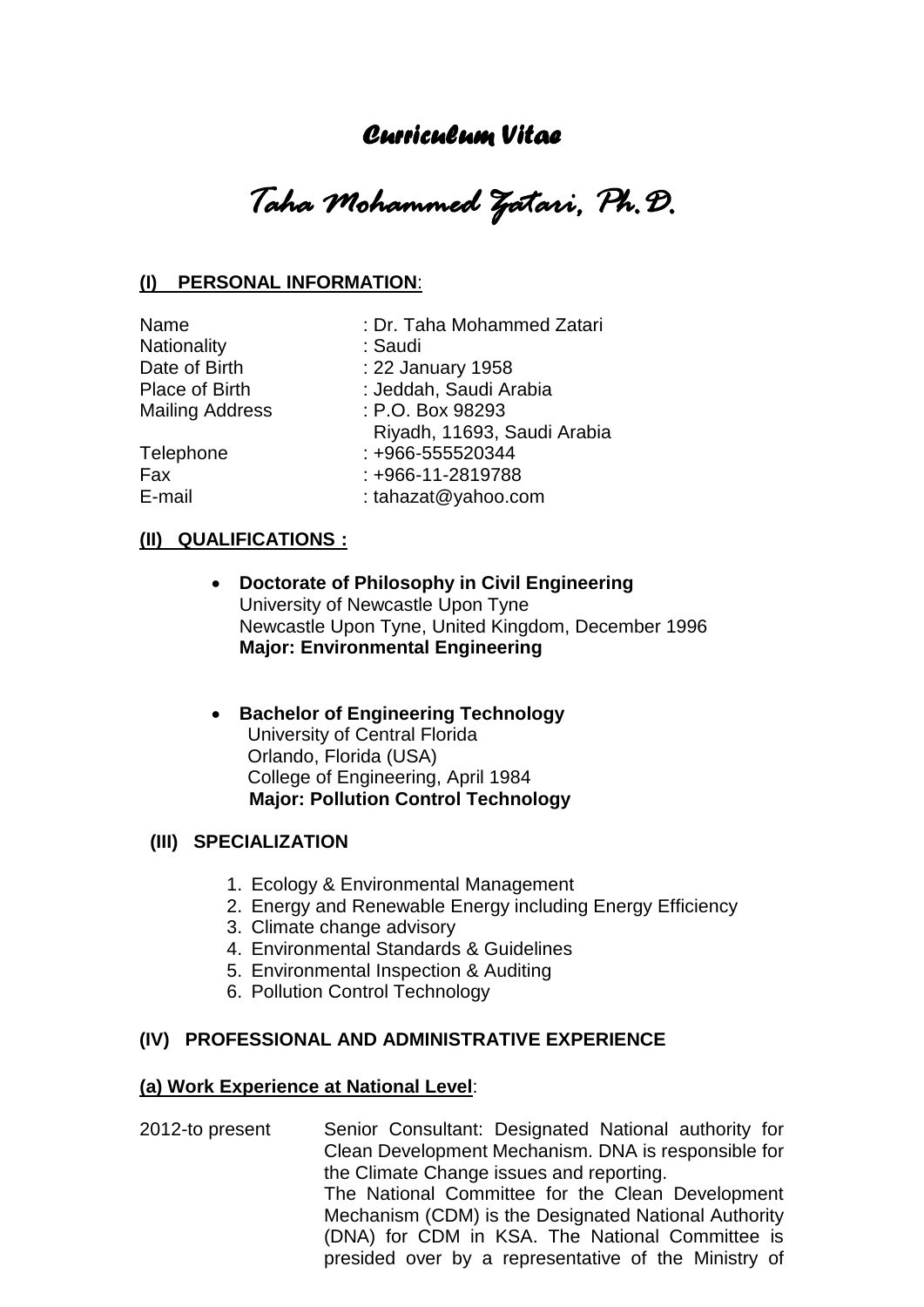Petroleum and Mineral Resources and a number of relevant Ministries and entities are member of this committee..

| $2001 - 2012$ | Director General, Environmental Standards General<br>Directorate, PME, Saudi Arabia.                                              |
|---------------|-----------------------------------------------------------------------------------------------------------------------------------|
| 1998 - 2001   | Director, Environmental Standards & Pollution Control<br>Directorate, PME, Saudi Arabia.                                          |
| 1996 - 1998   | Director, Ministerial Committee on Environment (MCE),<br>PME, Saudi Arabia.                                                       |
| 1984 2012     | Environmental professional: Senior Environmental<br>Engineer, the Presidency of Meteorology &<br>environment (PME), Saudi Arabia. |

# **(b) Positions , Consulting and Advisory Assignments**

| At Present   | Member of Intergovernmental Panel<br>on Climate Change (IPCC) Bureau as<br>Vice Chair WGIII.                          |
|--------------|-----------------------------------------------------------------------------------------------------------------------|
| 2012 to date | Vice Chairman of World Energy<br>Council with special responsibility for<br>the Gulf and Middle Eastern<br>Countries. |

| 2014 - 2015  | Co-chaired of the Task Force for the future of the<br>IPCC                                                                                                         |
|--------------|--------------------------------------------------------------------------------------------------------------------------------------------------------------------|
| 2012 - 2013  | Co-Chaired the Task Force and Contact Group with<br>the UK for the Review of the IPCC Processes and<br>Procedure in Particular on Governance<br>and<br>Management. |
| 1997 - 2014  | Followed up Climate Change COPS up to COP 20 in<br>Lima (2014)                                                                                                     |
| 2015         | National coordinator for Saudi Arabian National<br>Strategy for Adaptation.                                                                                        |
| 2012 to date | National Coordinator for blue carbon in the Kingdom,<br>working with PERSGA as a regional issue.                                                                   |
| 2012 to date | Senior Consultant, Designated National authority for<br>Clean Development Mechanism, (CDM-DNA) Saudi<br>Arabia                                                     |
| 2004 to date | Member of the National Committee for World Energy<br>Council (WEC) headed by H.R.H the Deputy Minister of<br>Petroleum and Minerals for Petroleum Affairs.         |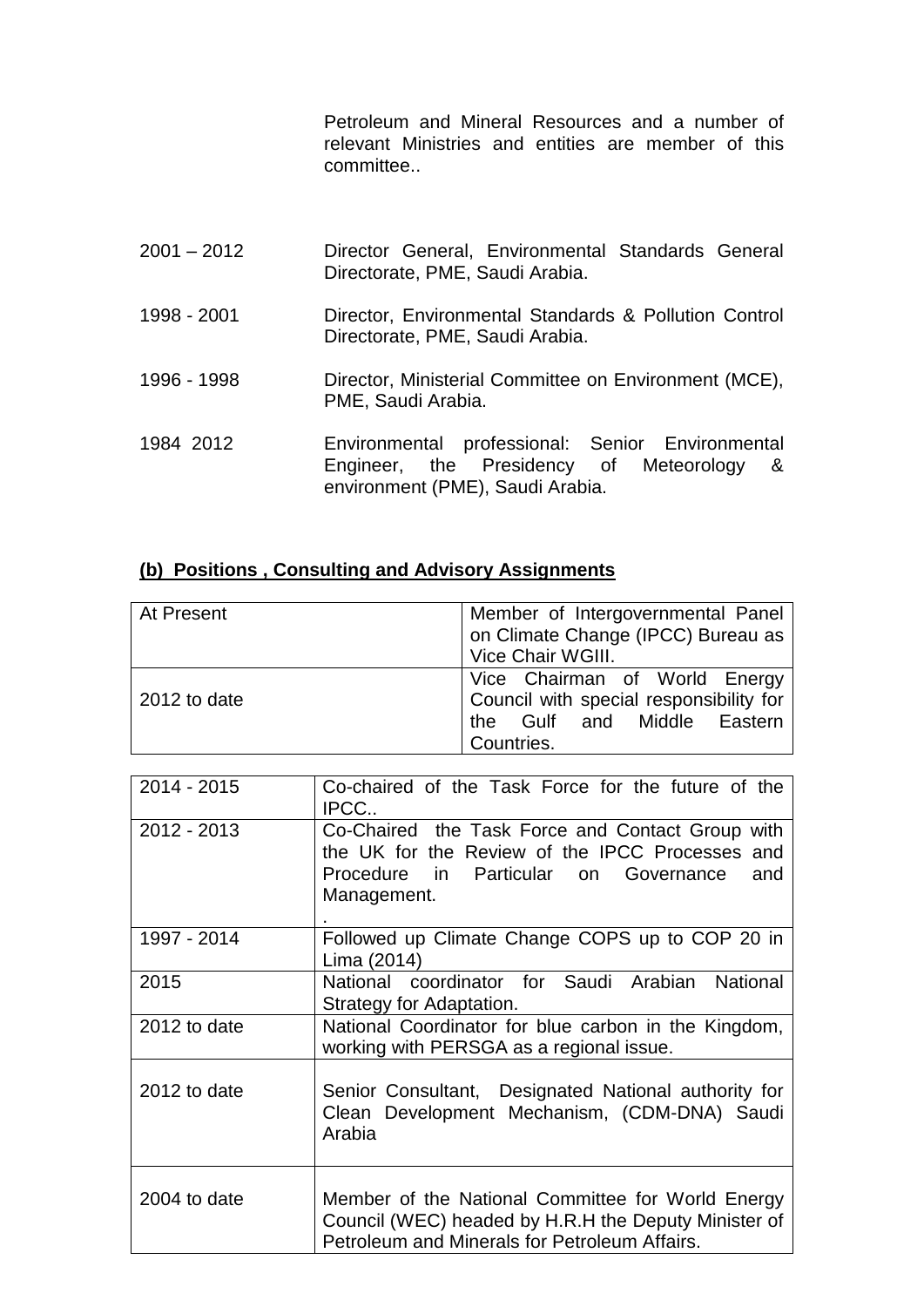| 2015-2016     | National Coordinator and Project Manager for Biennial<br>Update Reports (BUR)                                                                                                                                                                                                                                                                                                                           |
|---------------|---------------------------------------------------------------------------------------------------------------------------------------------------------------------------------------------------------------------------------------------------------------------------------------------------------------------------------------------------------------------------------------------------------|
| 2014 - 2016   | National Coordinator, Project manager and Technical<br>advisor For Saudi Third National Communication for<br>Climate change.                                                                                                                                                                                                                                                                            |
| 2007 to date  | National Coordinator, Project manager and Technical<br>advisor For Saudi Second National Communication for<br>Climate change.                                                                                                                                                                                                                                                                           |
| 2005 to 2012  | National Focal Point for Intergovernmental Panel on<br>Climate Change (IPCC).                                                                                                                                                                                                                                                                                                                           |
| 2003 to Date  | Team Leader of National Greenhouse Gas Emissions<br>Inventory Team in Saudi Arabia. The team is<br>responsible for preparing Saudi Arabian National GHGs<br>Inventory Report to be submitted to the UNFCC<br>Secretariat.                                                                                                                                                                               |
| 2003 to 2006  | National Coordinator, Project manager and Technical<br>advisor For Saudi First National Communication for<br>Climate Change.                                                                                                                                                                                                                                                                            |
| 2002 to 2012  | Chairman of the Cooperation Council for the Arab State<br>of the Gulf (GCC) Prize for the Best Environmental<br>Activities.                                                                                                                                                                                                                                                                             |
| 2002 to Date  | Member of the GCC team work for Energy and<br>Environment.                                                                                                                                                                                                                                                                                                                                              |
| $2000 - 2005$ | Member of the "Consultative Group of Experts (CGE)"<br>Representing Asian Region. CGE was established<br>pursuant to decision 8/cp.5 to constitute Consultative<br>Groups of Experts on National Communications from<br>Parties not included in Annex I to UNFCCC from<br>different regions. CGE was established with the<br>objective of improving National Communication from<br>non-Annex I Parties. |
| 1997 to 2012  | National Focal Point for Land Based Sources of<br>Pollution ROPME 1988 to present), (PERSEGA -<br>1997), (UNEP 2005).                                                                                                                                                                                                                                                                                   |
| 1996 to date  | Member of National Committee on "Solid Waste<br>Management": The Committee was established by                                                                                                                                                                                                                                                                                                           |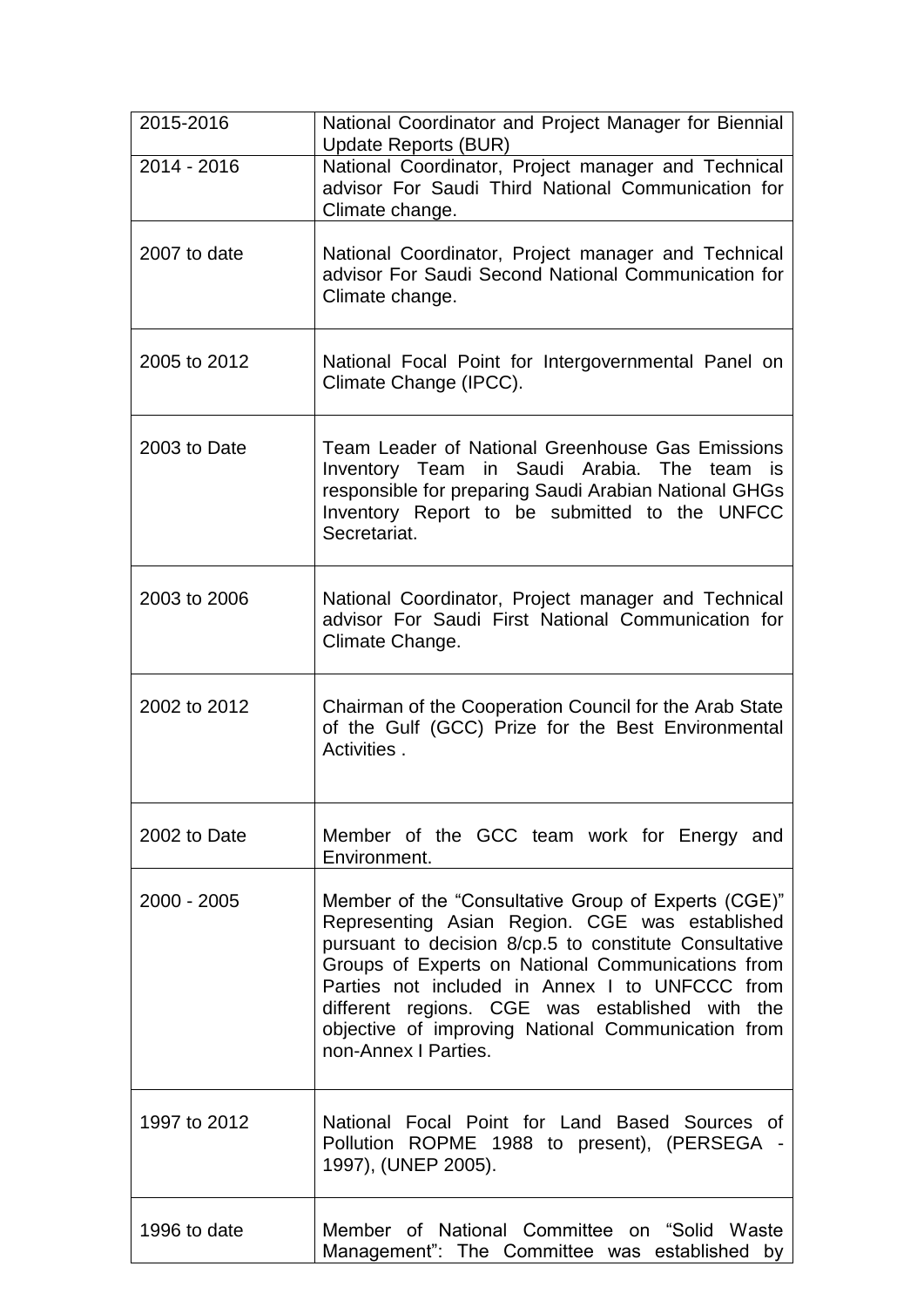|              | Ministerial Committee on Environment (MCE) to look<br>into the solid waste management in the Kingdom in<br>order to promote treatment and recycling of solid waste<br>and encourage the role of private sector in the solid<br>waste management in the Kingdom of Saudi Arabia. |
|--------------|---------------------------------------------------------------------------------------------------------------------------------------------------------------------------------------------------------------------------------------------------------------------------------|
| 1996 to Date | Member of National Committee on "Sewerage Network"<br>and Treatment".                                                                                                                                                                                                           |
| 1995         | Member of National Committee on "Enforcement of<br>Medical Waste Work Plan and Regulations.                                                                                                                                                                                     |
| 1995         | Member of Regional Committee on "Medical Waste<br>Work Plan and Standards".                                                                                                                                                                                                     |

# **(V) AWARDS AND RECOGNITIONS**

- 1. **Constructive Contribution Award for Regional Climate Change Issues**, Gulf Cooperation Council (GCC), May, 2008.
- 2. **Acknowledge and Appreciation Certificate** of HRH the President of Meteorology and Environment, PME, for contribution in preparing the implementation procedure of the national environmental regulations. (2003)
- 3. **Recognition letter** by H.E. the Minister of Petroleum and Mineral Resources, appreciating the effort made during the activity of conference of parties on climate change framework, held in India, December, 2002.
- 4. **Recognition letter** by the Executive Manager of POPME, appreciating the effort in preparing land based sources of pollution, April, 2000.

# **(VI) MAJOR OFFICAL MEETINGS / WORKSHOPS / CONFERENCE ATTENDED:**

- A team Member of the Saudi delegation for COP meetings for climate change headed by H.H. Minister of Petroleum and Mineral Resources, in COP's meetings since 1997 to date..
- Head of Saudi Delegation Member of Working Group-III Bureau of Intergovernmental Panel on Climate Change (IPCC) Eleventh Session meeting for IPCC Special Report on Renewable Sources and Climate Change Mitigation. (Abu Dhabi 5-8 May 2011) .
- Head of Saudi Delegation for the Thirty-Third Session of the Intergovernmental Panel on Climate Change (IPCC). Co-Chaired the Task Force and Contact Group with the UK for the Review of the IPCC Processes and Procedure in Particular on Governance and Management. (Abu Dhabi 10-13 May 2011)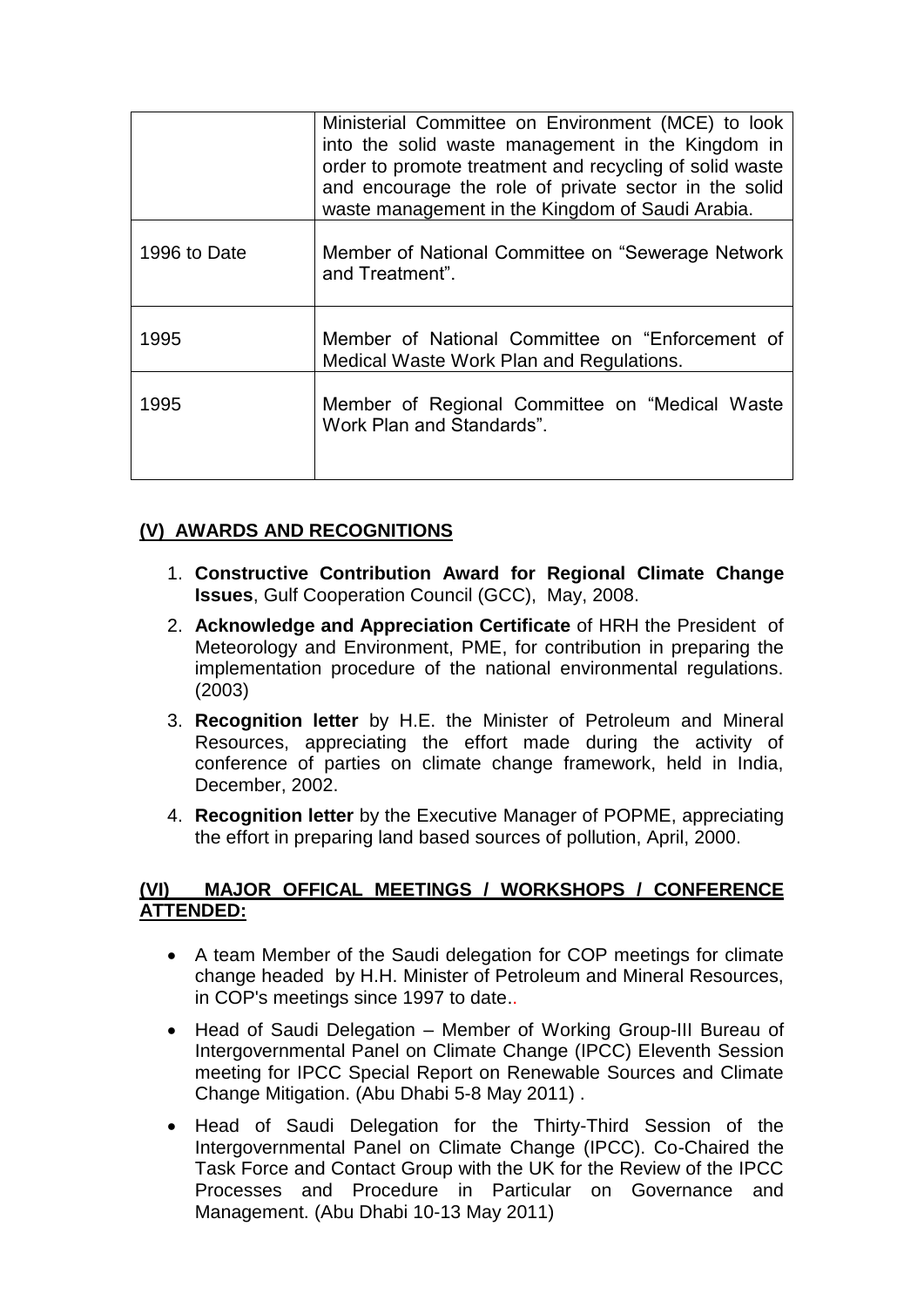- Solar Energy Communication and Coordination Workshop, King Abdulah University for Science & Technology (KAUST), May 16, 2010 at KAUST, Thuwal, Saudi Arabia
- Member of Saudi Delegation to the "9<sup>th</sup> Arab Energy Conference" Energy and Arab Cooperation" on renewable energy, climate change, clean energy, Energy technology, member of the Saudi delegation, 09 to 12 May, 2010 in Doha, Qatar.
- Organized, managed and chaired the Regional Climate Predictions Applications Workshop in capacity building and sharing knowledge, hosted by the Presidency of Meteorology and Environment (PME) in Co-operation with the Meteorological Office Hadley Centre UK and GCC countries, during 21<sup>st</sup> to 24<sup>th</sup> February 2010, at PME, Jeddah, Saudi Arabia.
- Chairman, Regional Seminar on Renewable Energy and Energy Management for the Gulf Region, 26<sup>th</sup> to 28<sup>th</sup> February, 2010, PME, Jeddah, Saudi Arabia.
- Chairman, Round Table for Renewable and Climate Change, Third Islamic Conference of Environment Ministers, ISESCO Headquarter, Rabat, Kingdom of Morocco,  $29<sup>th</sup> - 31<sup>st</sup> October$ , 2008.
- $\bullet$  Head of Saudi Delegation the 37<sup>th</sup> meeting for International Panel on climate change (IPCC) Bureau, Budapest, Hungary, April 7 – 10, 2008.
- Head of Saudi Delegation Working Group-II of Intergovernmental Panel on Climate Change (IPCC) Eighth Session meeting for Climate Change Impacts, Adaptation and Vulnerability. Headed the Saudi Arabian Delegation (2-5 April 2007)
- Intergovernmental Panel on Climate Change (IPCC) Bureau meeting Geneva 2007
- Head of Saudi Delegation 27<sup>th</sup> session of the IPCC, Valencia, Spain, 12 -17 November, 2007
- Head of Saudi Delegation Working Group I of Intergovernmental Panel on Climate Change (IPCC) 10<sup>th</sup> Session meeting for Climate Change Physical Science Basis. Headed the Saudi Arabian Delegation (29 January to 1 February 2007)
- All Conferences of the Parties on Climate Change; Member of the Saudi Arabian Delegation(COP/MOP 1997 to present including Copenhagen Meeting)
- All Sessions of UNFCCC, Bonn 13th onward (1997 to present)
- IPCC Sessions (2006- to present).
- 12<sup>th</sup> Session of UNFCCC, Bonn, 12-16 June 2000.
- Arab League Subsidiary Committee Meeting on Climate Change, Cairo, 3-5 July 2000.
- Conference of the Parties 4 (COP4) on Climate Change; Member of the Saudi Arabian Delegation, Buenos Aires, 1998.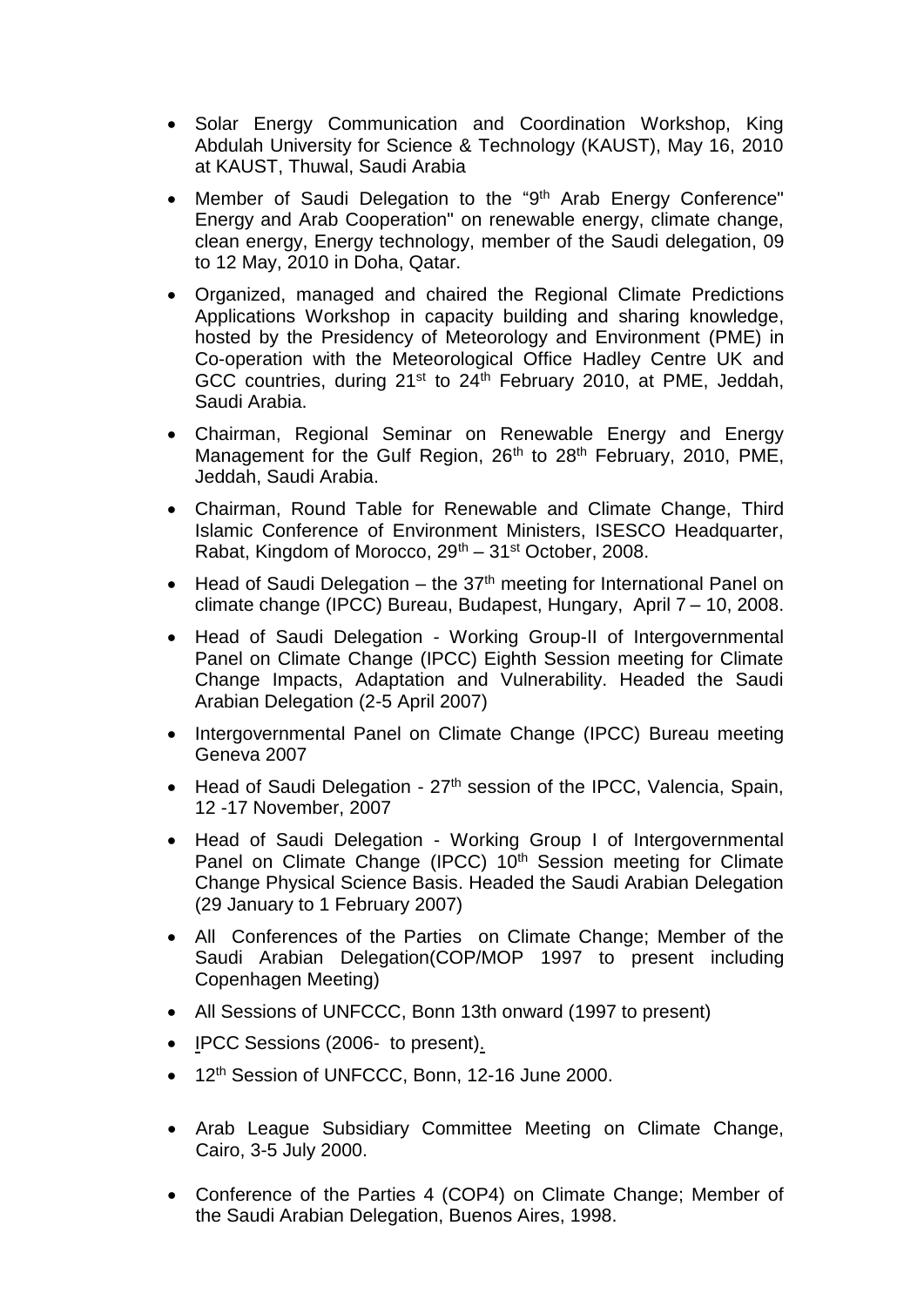- Informal Ministerial Meeting on Climate Change, Member of the Saudi Arabian Delegation, Tokyo, Japan 1998.
- Inter-Governmental Panel on Climate Change (IPCC) meeting: Fourteenth Session; Headed the Saudi Arabian Delegation, Vienna, 1998.
- Regional Organization for the Conservation of the Environment of the Red Sea and the Gulf of Aden (PERSGA). The Third PERSGA Council Meeting in Conjunction with the GEF Partners UNDP, UNEP and the World Bank, Member of the Saudi Arabian Delegation, Jeddah, 1998.
- United Nations Framework Convention on Climate Change, Subsidiary Bodies Meetings (SBI, SBSTA) & (AGBM, AG13); , Member of the Saudi Arabian Delegation, Bonn, Germany 1997 and 1998.
- The 19<sup>th</sup> United Nations General Assembly Special Session (UNGASS), Member of the Saudi Arabian Delegation; New York, 1997.
- Conference of the Parties 3 (COP3) on Climate Change; Member of the Saudi Arabian Delegation, Kyoto, Japan, 1997.
- Inter-Governmental Panel on Climate Change (IPCC) meeting; The Thirteenth Session of the IPCC Panel, Member of the Saudi Arabian Delegation; Maldives, 1997.
- Inter-Governmental Panel on Climate Change (IPCC) meeting; The Twelfth Session of the IPCC Bureau, Member of the Saudi Arabian Delegation; Geneva, 1997.
- United Nations Environmental Program (UNEP) High level meeting to sign the Basil Convention, Member of the Saudi Arabian Delegation Basil, Swaziland, 1989.
- Preparatory meetings of GCC countries for GCC Environmental Ministers; Member of the Saudi Arabian Delegation, 1987.
- The sixth Ministerial Meeting of the Regional Organization for the Protection of Marine Environment (ROPME) Member Countries, Member of the Saudi Arabian Delegation, 1988.
- United Nation Environmental Program (UNEP) Governing Council 14<sup>th</sup> meeting, Member of the Saudi Arabian Delegation, Nairobi, Kenya, 1987.

# **(VII) TECHNICAL REPORTS PREPARED AND REVIEWED**:

• Supervised and coordinated the Preparation of the Kingdom of Saudi Arabia National Environmental Standards (air, water, noise, waste) PME, 2007.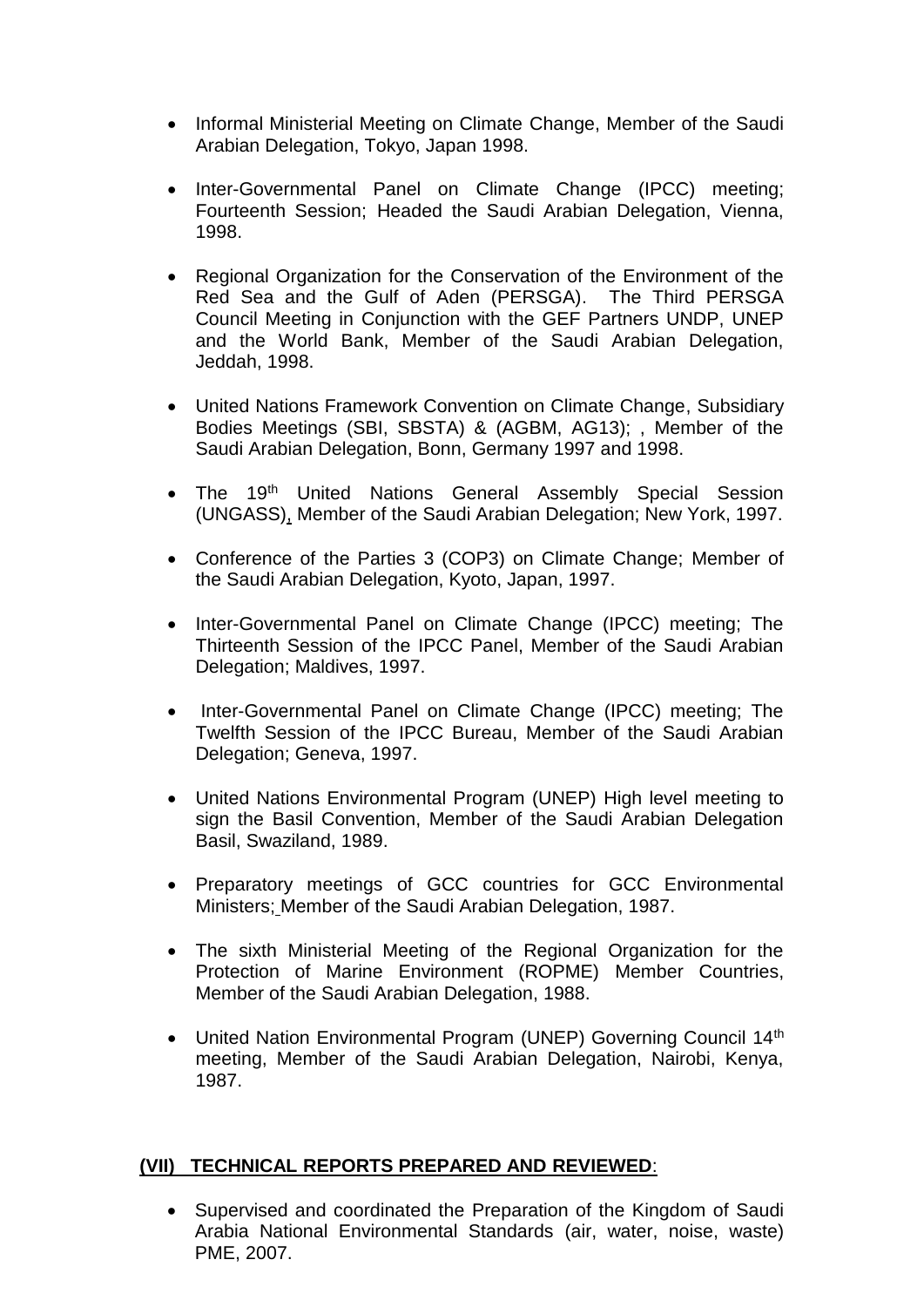- Designed and supervised of the Programme National Baseline survey Project PME, 2006
- Supervised and coordinated the National Environmental Assessment Program, PME, 2006
- Rationalisation study: Design study and Quality Management for the National Environmental baseline Assessment (NEBA) Framework, PME, 2006
- Survey the current status on the disposal of and provision for industrial /hazardous waste, its treatment as well as contaminated soil, PME, 2006
- Managed and provided technical advisory for the preparation the First National communication on climate change, for Saudi Arabia through United Nations Development Program, 2005.
- Supervised and coordinate studies made on designning, constructing and furnishing the PME environmental Information Centre, 2005.
- Effective Contribution in preapering implementation procedures of the Saudi General Environmental regulations, 2003.
- As a member of the IPCC Bureau, participated in developing the IPCC standard technical guidelines for preparing national commuincation, during the activity of conference of parties and working groups, 2003.
- In-Depth Reviewer of the Second National Communication of Italy. Visited Rome from 13-17 September 1999 as Review Team Member.
- Lead Author the Desk-Depth Review of the Second National Communications for Australia, Netherlands and USA.
- Prepared National Report of Land-Based Sources of Pollution of the Kingdom of Saudi Arabia (1999).

# **(VIII) PUBLICATIONS**:

- 1- Zatari et al: Trends in Middle East climate extreme indices from 1950 to 2003, JOURNAL OF GEOPHYSICAL RESEARCH, VOL. 110, D22104, doi:10.1029/2005JD006181, 2005
- 2- Zatari, T. M. and Alexiou; I.E. "The performance of the VSR in the anaerobic digestion of PFMSW" (1998). IAWQ International Conference. Presented in the 5th Latin American Workshop/Seminar on Wastewater Anaerobic Treatment, Vina del Mar, Chile, 27-30 October.
- 3- Zatari; T.M. , Alexiou; I.E , Pescod M. B. and Anderson G. K. (1997). "Acidification Patterns in the treatment of PFMSW using a novel anaerobic reactor". Presented in "ORBIT-97-Biological Waste Treatment: into the Next Millennium". International Conference organized by NCDA and ORCA, Harrogate, UK, September 1997.